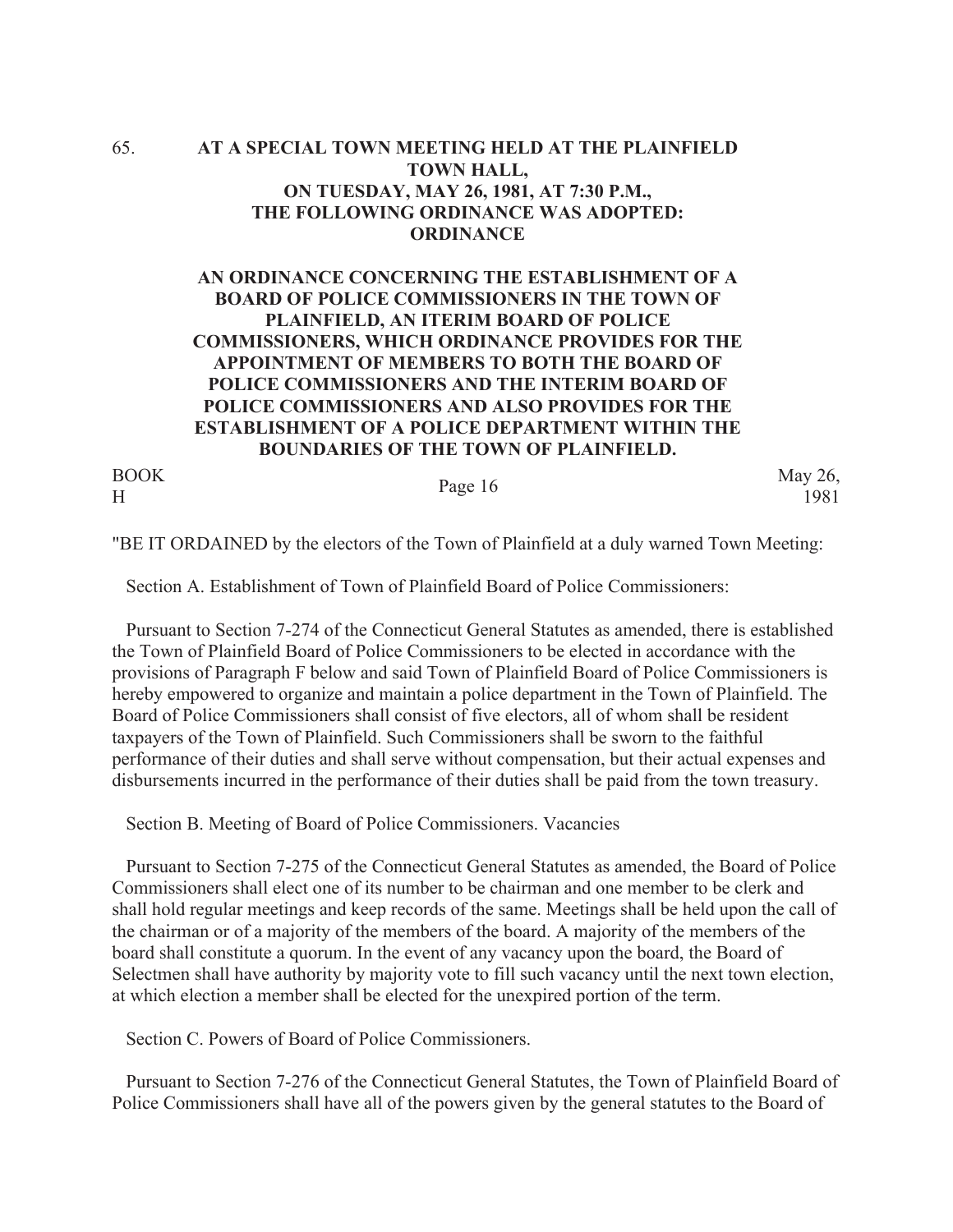Police Commissioners, shall have general management and supervision of the police department of such Town and of the property and equipment used in connection therewith, shall make all needful regulation for the government thereof not contrary to law and may prescribe suitable penalties for the violation of any such regulation, including suspension or removal from office of any officer or member of such police department. Such board shall have the sole power of appointment, promotion and removal of the officers and members of such police department, under such regulations as it adopts for the purpose, and such appointees shall hold office during good behavior and until removed for cause upon written charges and after hearing. The members of such police department shall have all such authority with respect to the service of criminal process and the enforcement of criminal laws as is vested by the general statutes in police officers and constables.

Section D. Expenses of Police Department to be paid by the Town of Plainfield.

 Pursuant to Section 7-277 of the Connecticut General Statutes, the expenses, salaries and all costs of maintenance and equipment for the Town of Plainfield Police Department shall be paid by the Town of Plainfield in the same manner as other expenses of the town government.

Section E. Establishment of Interim Board of Police Commissioners.

 Pursuant to Section 7-274 of the Connecticut General Statutes as amended, there is established the Town of Plainfield Interim Board of Police Commissioners to be appointed by the Town of Plainfield Board of Selectmen and said Town of Plainfield Interim Board of Police Commissioners is hereby empowered with all the powers, authority, duties and obligations specified in Paragraphs A, B and C above. The Interim Board of Police Commissioners shall consist of seven electors all of whom shall be resident taxpayers of the Town of Plainfield, shall be appointed upon the written recommendation of the Town of Plainfield Police Committee established by the Board of Selectmen on March 7, 1981 and shall serve as Police Commissioners from the effective date of this Ordinance and their appointment until the Commissioners elected pursuant to Paragraph F below on November 3,1981 are duly qualified and sworn in to serve as Police Commissioners.

Section F. Election of Five-Member Board of Police Commissioners.

 Pursuant to Section 9-201 of the Connecticut General Statutes, as amended, the Town of Plainfield, at its next regular municipal election on November 3, 1981, shall elect two members of the Board of Police Commissioners to serve for a term of two years and three for four years. At such election thereafter, a member shall be elected for a term of four years to succeed each member whose term has expired. Each member of the Board of Police Commissioners shall serve for the term for which said member is elected and until said member's successor is elected and has qualified.

 Section G. This Ordinance shall become effective fifteen days after passage by the Special Town Meeting and publication of said passage as provided by the Connecticut General Statutes.